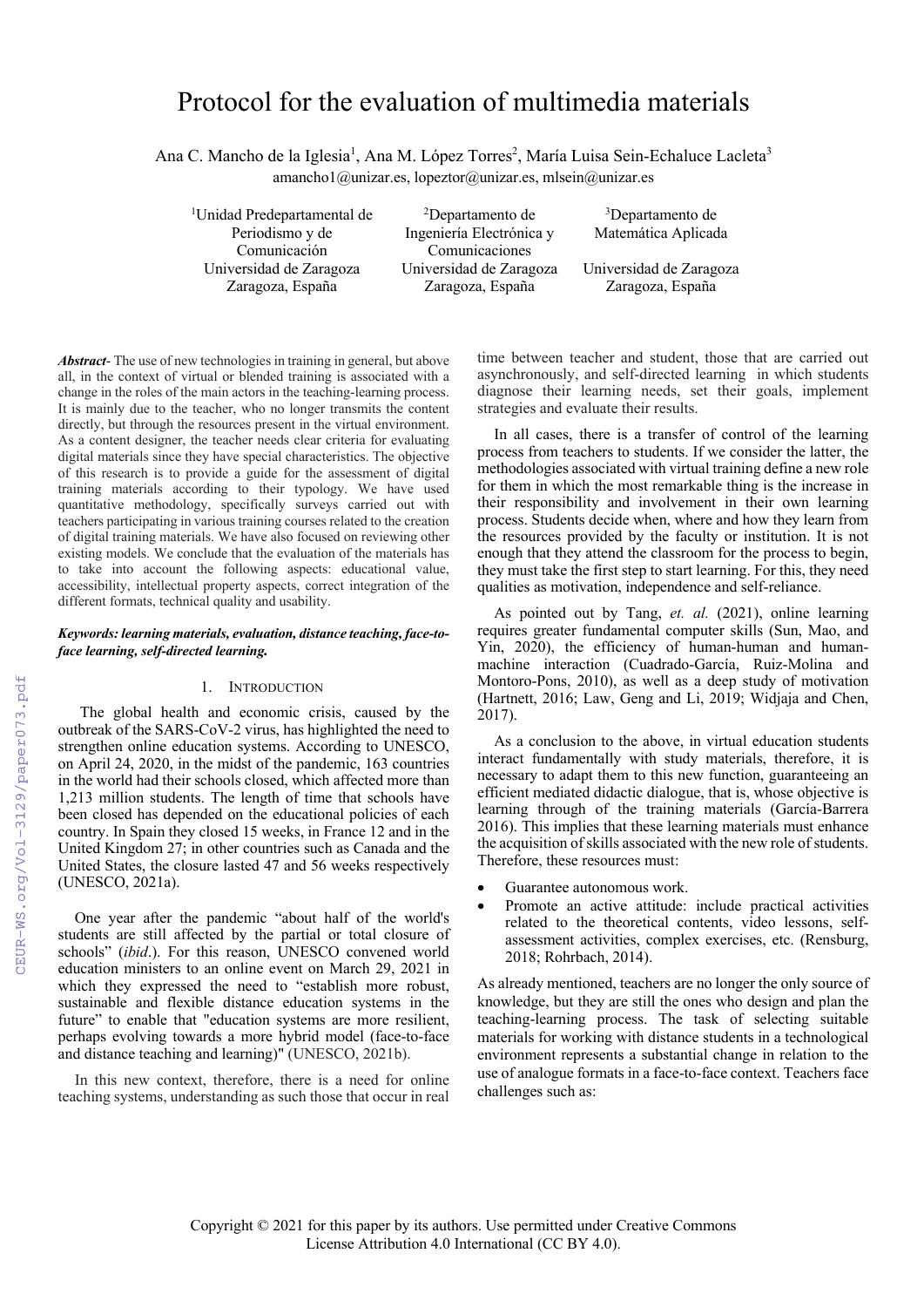- The new creation and deliverance tools.
- The new characteristics of the digital materials that must be taken into account to determine their quality and effectiveness.
- The new ways students interact with materials in which the teacher is not usually present.

As indicated in (Fernández-Pampillón, Domínguez Romero, and de Armas Ranero, 2012) the lack of collections of quality digital didactic materials in Spain, has its origin in the difficulty that this work has for a poorly prepared teacher, and the low recognition associated with the creation of these resources in comparison with scientific publications.

To facilitate teachers' work, training is important, especially when it is adapted to their specific context. For example, it is important to include tools available at the teacher's institution and to start from their previous knowledge to minimize the learning curve.

In this sense, there are resources available online such as the course "Creation of Digital Materials", available on the OpenCourseWare platform of the University of Zaragoza (López, Mancho and Sein-Echaluce, 2019). The course "contemplates the necessary aspects to generate an open repository of materials in different formats, that allow university teachers to generate digital materials from scratch or from their current teaching material" (Mancho, López, Sein-Echaluce, 2019, p.525). The same authors have proposed the OCEDiCo model ("Open online Course for Educational Digital Contents") that collects the essential objectives that any course for the creation of educational digital content must follow (*ibid*., p . 525).

Another necessary aspect is the definition of clear criteria for evaluating these materials once they have been created. This could also serve as a guide to create own or select other people's digital materials with sufficient quality. Many authors have defended the need to develop these tools. However, when approaching this task, the great variety and heterogeneity of the materials, as well as the different conceptions of the evaluation process (context in which the evaluation is carried out, type of evaluator, aspect on which the evaluation is focused ...), make unmanageable the number of criteria that can be selected. This happens in tools that want to cover all the dimensions that can be discovered in all possible types of digital training materials. In addition, in some cases, the large number of criteria means that one of them favours one dimension and harms another, or that it may be considered redundantly in several of them.

Some quality tools have been developed for this purpose. An interesting review can be consulted in (Aguilar, Ayala, Lugo and Zarco, 2014). Leacook and Nesbit (2007) describe in their proposal: Learning Object Review Instrument (LORI) nine aspects to take into account: content, quality, alignment of learning objectives, feedback and adaptation, motivation, layout design, usability, accessibility, reusability and compliance with standards.

Domínguez Romero, Fernández-Pampillón Cesteros, and de Armas Ranero (2012) developed COdA tool to assess digital teaching materials based on ten criteria: five pedagogical and five technical ones. Regarding the former, the tool proposes to analyse the objectives and the didactic coherence; the quality of the content; the ability to generate reflection, criticism and innovation; interactivity and adaptability; and motivation. Regarding the technical ones, they propose to take into account the format and design, usability, accessibility, reusability, and interoperability (p. 315-316).

El Mhouti, Nasseh and Erradi (2013) present a tool that includes four criteria that are evaluated with 15 questions: academic quality, pedagogical quality, didactic quality, and technical quality (p. 29-30).

Another proposal developed by Pinto, Gómez-Camarero, Fernández-Ramos and Doucet (2015) called EvaluaReed consists of a checklist of nine objectives subdivided into 48 indicators valued on a scale from  $\overline{0}$  to 4 or by yes  $/$  no. Content quality; learning objectives and goals; feedback; usability; motivation; accessibility; technical requirements; intellectual property, and effectiveness from the point of view of learning. The tool is not a mere list of evaluation criteria but rather a web application that "assesses resources, detects their weaknesses, suggests ways to improve them and provides examples of good practices to improve" (p. 229-230).

Hansen and Gissel (2017) propose to analyse the materials from three temporal perspectives: their didactic potential, which are the possibilities it offers; the updated didactic potential when it is put into practice; and finally, the didactic potential as the actual learning reached when working with the material (p. 123).

In general, these models present a rather high number of items, sometimes subjective, sometimes difficult to quantify (for example, the concept of intuitive navigation). In addition, they apply to any type of material, when not every digital content needs to be evaluated under the same criteria. In many cases, the application of these rubrics is laborious, increasing the workload instead of serving as support for teachers. They are usually oriented to their application to the finished material, when from the point of view of the content creator, a design guidelines approach is of greater interest. Finally, all the aspects to be evaluated are treated with the same importance, since it is a generalist type of work. However, in the context of university professors with experience in creating teaching materials in face-to-face mode, some elements are well known to them and what they really need is a protocol to address the aspects the aspects with which they are least familiar

The objective of this work is the elaboration of a series of guides that support the evaluation of digital training materials according to their typology. In addition, they are adapted to the specific context of university teaching staff who already have didactic resources from face-to-face teaching, whose training quality in this context has been verified.

#### 2. CONTEXT

This work aims to develop a support tool for university teachers with experience in face-to-face teaching. The answers of a group of teachers participating in various courses related to the creation of digital training materials to questions about the use of audiovisual materials indicate that only 32% consider this task as essential, being just a complement for the rest. 58% of the teachers answered that they still only use materials in pdf format. This reveals the majority use of basic digital materials, with little media integration and interactivity. These resources are not usually considered the archetype of multimedia content, however, they are very present in virtual classrooms, so it is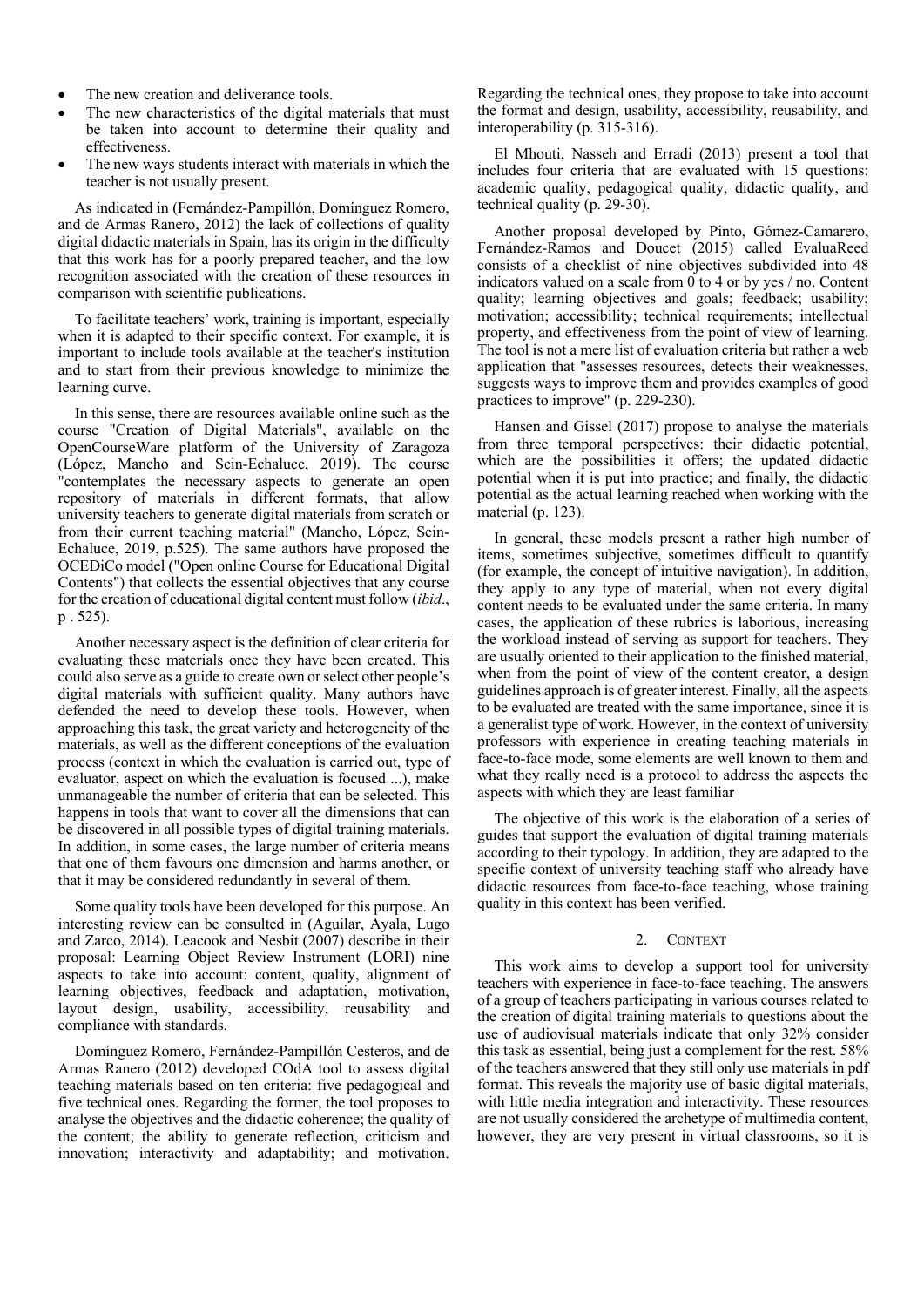necessary to clearly define the quality criteria that facilitate their success in distance teaching.

The digital teaching materials to be used in eLearning platforms can be classified according to different criteria:

## *Media integration*

The contents can be developed using different formats: text, image, audio and video. The evaluation of whether this integration is correct or not will depend on the set of formats used in each case.

## *Interaction mode*

- Static materials.
- Materials including navigation.
- Materials including interactive activities.

#### *Source*

- Materials used in face-to-face teaching created by the teacher.
- Materials adapted from materials used in classroom teaching created by the teacher.
- Materials created from scratch by the teacher.
- Materials created by other authors.

All of them can be valid to carry out quality online teaching. Depending on these characteristics, the points to be evaluated differ both in quantity and in the levels to be achieved. That is why the evaluation guide to be proposed, has the form of a table, which selects the points to be treated for each specific case.

Another aspect to be taken into account is which of the dimensions to be evaluated are more or less internalized by the teaching staff. When they were asked about the aspects that they have taken into account when selecting digital materials for virtual teaching, more than 90% of the teachers chose aspects such as coherence with the objectives of the course or adaptation to the profile of the student body. The percentage was much lower in the case of aspects such as usability, reusability or respect for intellectual property (Figure 1). On the other hand, when asked about the facts that make it difficult to create this type of material, the most selected problem was lack of time, closely followed by compliance with the basic aspects of accessibility.

This information confirms that support tools are necessary for working with this type of digital resources, highlighting the characteristics that differentiate them from the content used in face-to-face teaching. In addition, it is important that they are adapted to the specific case of the resource evaluated so as not to add unnecessary complexity in the case of the simplest digital resources.

### 3. DESCRIPTION

Based on the analysis of the literature associated with the evaluation of digital training content and the specific situation of the intended users of these tools, the following aspects will be taken into account to assess them: training value, accessibility, intellectual property aspects, correct integration of the different formats, technical quality and usability.

*A. Learning value*

Among the characteristics that define teaching materials (of any type and format) as adequate, we can highlight that they are:

- Scheduled for the subject and its students.
- Coherent and integrated into a thematic unit.
- Meaningful and representative.

In addition, in a virtual environment context, we must assure that these resources can be used by the student body in an autonomous way, that they enhance learning by promoting an active attitude, and that they start from the students' prior knowledge. It must be checked that:

- All the relevant contents are included and presented in a structured way.
- It adapts to the level of prior knowledge of the student body.
- It performs the intended function.
- The most important elements appear in a central place in the material.
- It includes activities that cognitively engage students and that provide information on the quality of their learning (formative assessment).

# *B. Accesibility*

The information contained in the materials should be easily obtained by all students, including those with special educational needs. There are multiple specialized guides in the generation of accessible materials (McAlvage, 2018). Strict adherence to these guidelines may on some occasions be incompatible with other good practices associated with the creation of materials, such as the use of different formats to highlight the most important content or to recognize similar significant elements. For this reason, it is sometimes advisable to have a double version of the materials, one strictly accessible and the other for the majority students. Our suggestion is to comply with some basic accessibility guidelines, which can be expanded in specific cases if necessary.

The creation of accessible material is supported by tools sometimes integrated into the software applications used to create these materials, such as accessibility checkers in MS Word and MS Power Point. There are also extensions in browsers that help to check this accessibility.

As indicated, we should start from minimum accessibility requirements to build templates and thus guarantee compliance:

- To use appropriate font size and font. Line spacing.
- To add alternative text for images.
- To use a colour palette that guarantees contrast.
- Include all the relevant information outside of graphics and images. That includes the navigation icons.
- Display information not exclusively in audio or image format.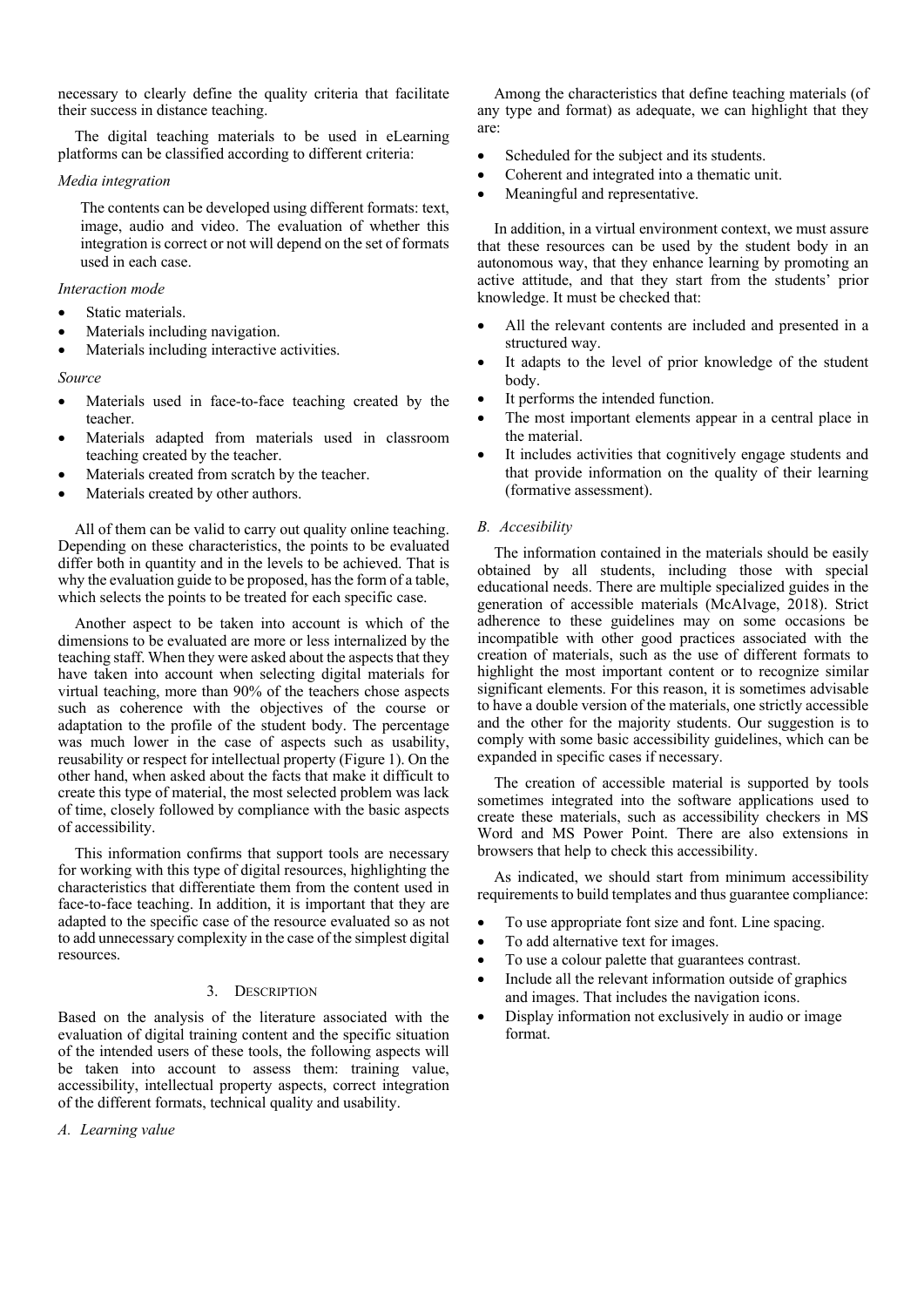

**Figure 1.** Dimensions considered by university faculty in the development of educational digital content

### *C. Intellectual property*

It is very important to avoid infringements related to the intellectual property of the resources used and created. It must be taken into account that the material in electronic format is more easily reproducible in whole or in part, which can favour infringements when creating content with external resources and also when disseminating them. Therefore, it is necessary to ensure:

- The use of original materials or those with legal permission.
- To quote appropriately other people's material and check that plagiarism has not been committed (quoting does not ensure that it is not committed).
- In case of doubt about the use permissions, only the link to a third-party web resource should be included

Also, and for the same reasons, we must safeguard the authorship of our own material. In this it should always include:

- Identification of the authorship.
- License to share, or not, the created material.

## *D. Multimedia learning aspects*

To ensure that multimedia materials favour cognitive activity, it is necessary to know how people learn from this type of material (Mayer, 2013). It is not enough to use different formats in the same content to obtain the benefits associated with media redundancy. The guidelines for an adequate integration of media in digital materials are included in the 12 principles defined by Mayer (*ibid*.). Following the objective of creating a simplified tool, we highlight some of them that guide the efficient union of text, image and audio. The rest of them are provided as supplementary information to the evaluation guide.

- Images and text associated with the same concept appear close in space and / or time and are coherent with each other.
- Lack of unnecessary items.
- Written text / narration redundancy is not frequent.

#### *E. Technical quality*

The contents must be compatible with the technological tools of the environment where the learning takes place (eLearning platform and the institution's own resources). It should be ensured that:

- The material is displayed correctly. No images or fonts not found.
- All links work perfectly.
- The material is reproduced properly without the need for external tools.
- In the case of videos, the narration is fluid and the image is of sufficient quality.
- The text is grammatically correct and there are no spelling mistakes.

## *F. Usability*

The concept of usability defines the degree to which a resource, activity or tool is easy to use and is adapted to its target user. It includes aspects about the visual interface and about navigating throughout the material to achieve different objectives. The design principles of Norman (2013) collect the basic usability guidelines. We have selected the most pertinent for our context.

- Navigation through the material must be clearly defined. The user must sense how to use the material in a natural way.
- Action and navigation icons must be consistent and natural.
- Actions leading to the same goal must be similar throughout the material.
- The steps necessary to complete the tasks should be as few as possible.

# 4. RESULTS

The evaluation guides are adapted to the specific materials, so that when consulting them only the relevant criteria are included, while remaining as general as possible. Table 1 shows the quality aspects according to the type of materials following the *Mode of interaction* criterion.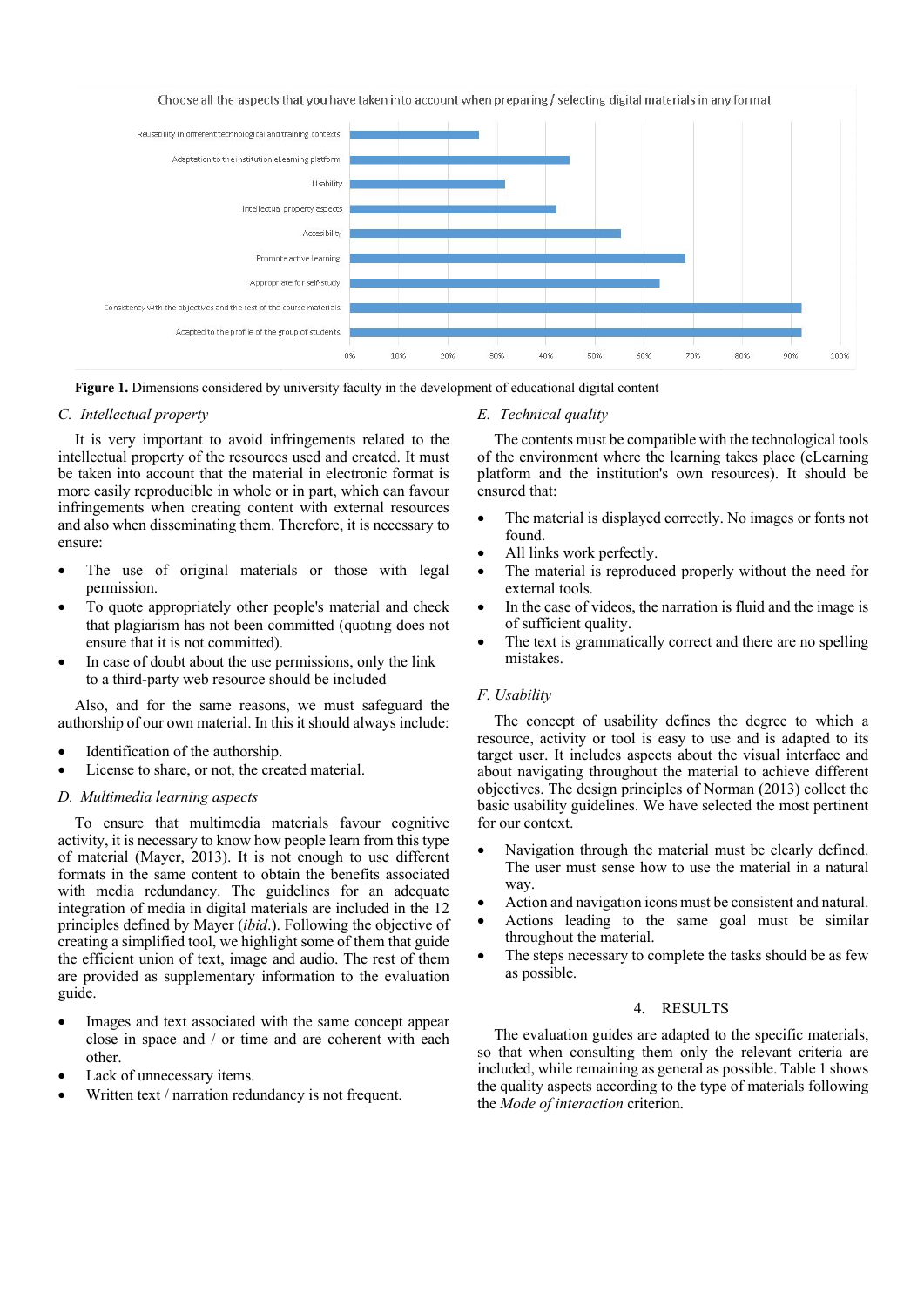## **Common elements:**

• Alignment with the training context: - Recipients - Curriculum

**Web materials**:

- Respect for intellectual property.
- Definition of authorship.
- Technical quality: -Format. -Orthography.
- **Self-contained materials (virtual environment). They include** Justification of its use. Instructions for use. Activities to enhance learning. - Formative evaluation.

# **Static materials**:

| wuun mann mo<br>Accessibility:<br>Use of templates for texts<br>$\circ$<br>and presentations.<br>Absence of text in image.<br>sand graphics<br>Multimedia learning<br><b>Spatial Contiguity Principle</b><br>Technical quality:<br>Images correctly displayed<br>$\circ$ | ,, co materiad<br>Accessibility:<br>$\bullet$<br>Definition of formats.<br>$\Omega$<br>Absence of text in image sand<br>$\circ$<br>graphics<br>No information exclusively in audio<br>$\circ$<br>format.<br>Navigation icons with alternative text<br>$\circ$<br>Media integration:<br>$\bullet$<br>Spatial Contiguity Principle.<br>$\circ$<br>Temporal Contiguity Principle.<br>O<br>Technical quality:<br>$\bullet$<br>Images correctly displayed.<br>$\circ$<br>Videos correctly played.<br>$\circ$<br>Links not broken.<br>$\Omega$<br>Usability:<br>٠<br>Clear navigation.<br>Consistent icons.<br>O<br>Homogeneity of actions<br>O | Accessibility:<br>$\bullet$<br>Definition of formats.<br>$\Omega$<br>Absence of text in image sand<br>$\circ$<br>graphics<br>No information exclusively in audio<br>$\circ$<br>format.<br>Navigation icons with alternative text<br>$\circ$<br>Media integration:<br>$\bullet$<br>Spatial Contiguity Principle.<br>Temporal Contiguity Principle.<br>$\circ$<br>Technical quality:<br>Images correctly displayed.<br>Videos correctly played.<br>$\circ$<br>Links not broken.<br>O<br>Low latency.<br>$\circ$<br>Usability:<br>Clear navigation.<br>$\circ$<br>Consistent icons. |
|--------------------------------------------------------------------------------------------------------------------------------------------------------------------------------------------------------------------------------------------------------------------------|-------------------------------------------------------------------------------------------------------------------------------------------------------------------------------------------------------------------------------------------------------------------------------------------------------------------------------------------------------------------------------------------------------------------------------------------------------------------------------------------------------------------------------------------------------------------------------------------------------------------------------------------|----------------------------------------------------------------------------------------------------------------------------------------------------------------------------------------------------------------------------------------------------------------------------------------------------------------------------------------------------------------------------------------------------------------------------------------------------------------------------------------------------------------------------------------------------------------------------------|
|                                                                                                                                                                                                                                                                          |                                                                                                                                                                                                                                                                                                                                                                                                                                                                                                                                                                                                                                           | Homogeneity of actions.<br>$\circ$<br>Economy of steps<br>$\circ$                                                                                                                                                                                                                                                                                                                                                                                                                                                                                                                |

There are a series of criteria to be considered that must be common to any type of digital educational material and which are included in the first row of Table 1. It is highlighted the one related to the new role of training materials in the virtual environment: materials must enhance the autonomous work. The rest of the criteria at this level should be already known and used by the face-to-face teaching staff.

A distinction is made below between static materials, web materials, and interactive materials. The first are the materials from face-to-face teaching that have been digitized (presentations or notes in generally .pdf format) and that have to be properly integrated in the virtual context; in this case image and text must be displayed with sufficient quality.

We move on to the case of materials in a web context, with navigation in which the accessibility factors must be extended to material in audio and video format and to the navigation itself. Additionally, media integration must also consider temporal consistency. The main change is the usability evaluation.

Finally, regarding materials that also include interaction, it must be ensured that the system answers work correctly from a technical point of view (latency, information displayed ...) and that the different actions are carried out with the fewer steps possible.

# 5. CONCLUSIONS

Aware of the need to adapt the face-to-face practices to virtual teaching and all the extra work that it entails, in this research we have provided a guide for the evaluation of digital training resources based on the following principles: training value, accessibility, intellectual property aspects, multimedia learning theory, technical quality and usability.

**Interactive web materials**:

We have detected that the existing proposals include a high number of items, what increases the workload of the teaching staff; they are usually applied to any type of resource and normally to finished material. The tool that we present, however, takes into account the typology of the different materials since not all of them have to be evaluated under the same criteria and it is easy to apply. In addition, it takes into account the profile of the teaching staff to whom it is addressed and can be applied during the design phase of the materials.

#### **ACKNOWLEDMENTS**

This work has been funded by the Office of the Vice President for Academic Policy of the University of Zaragoza through the PRAUZ 19 503 project.

#### **REFERENCES**

- Aguilar, I. Ayala, J. Lugo, O. y Zarco, A. (2014). Análisis de criterios de evaluación para la calidad de los materiales didácticos digitales. *Revista CTS* 25(9), 73-89.
- Cuadrado-García, M., Ruiz-Molina, M. y Montoro-Pons, J. D. (2010). ¿Existen diferencias de género en el uso y la evaluación del e-learning? Evidencia de un proyecto online interuniversitario en Europa. *Procedia-Ciencias sociales y del comportamiento*. *2*(2), 367-371.
- Domínguez Romero, E., Fernández-Pampillón Cesteros, A., de Armas Ranero, I. (2012). COdA, una herramienta